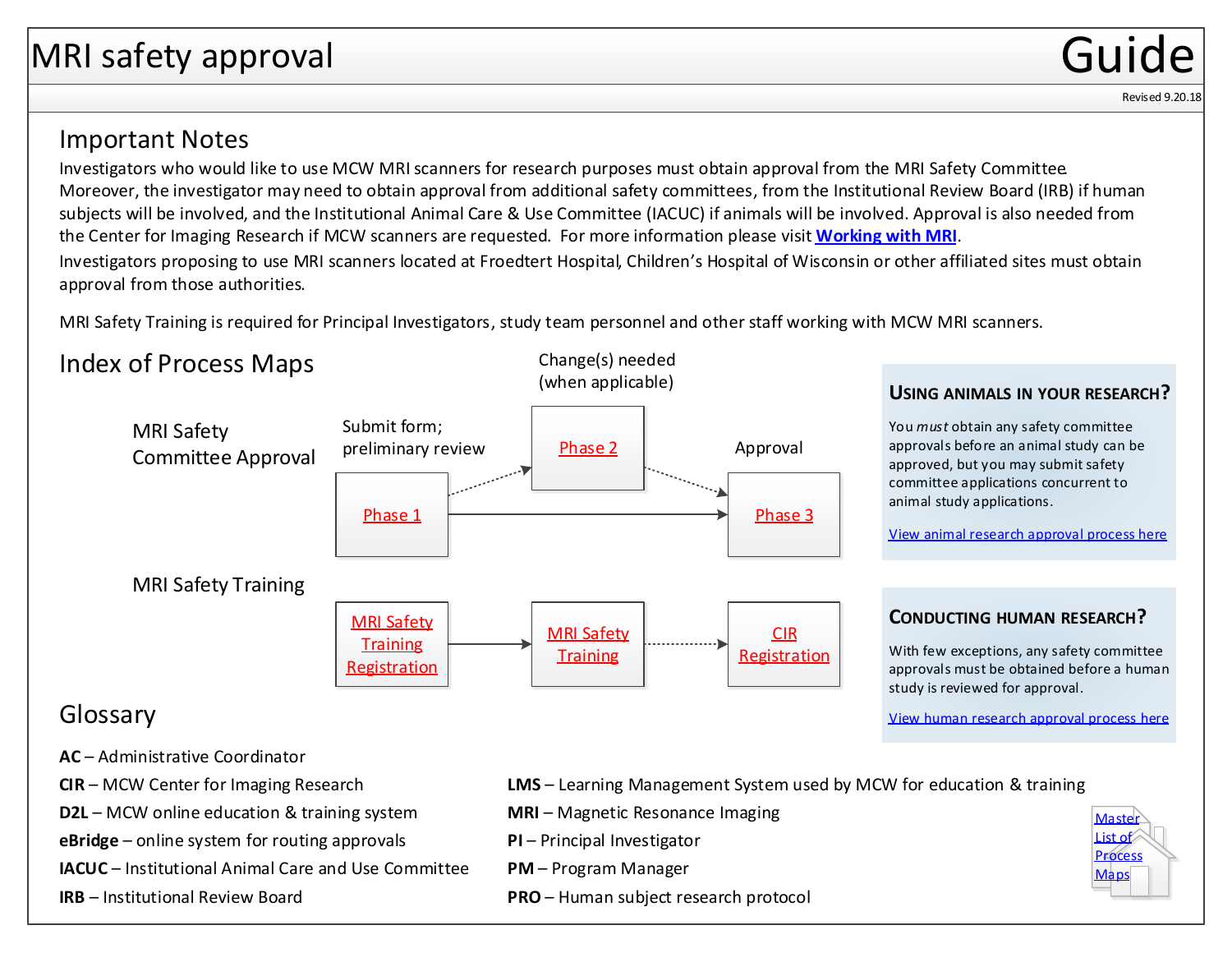## <span id="page-1-0"></span>MRI safety approval



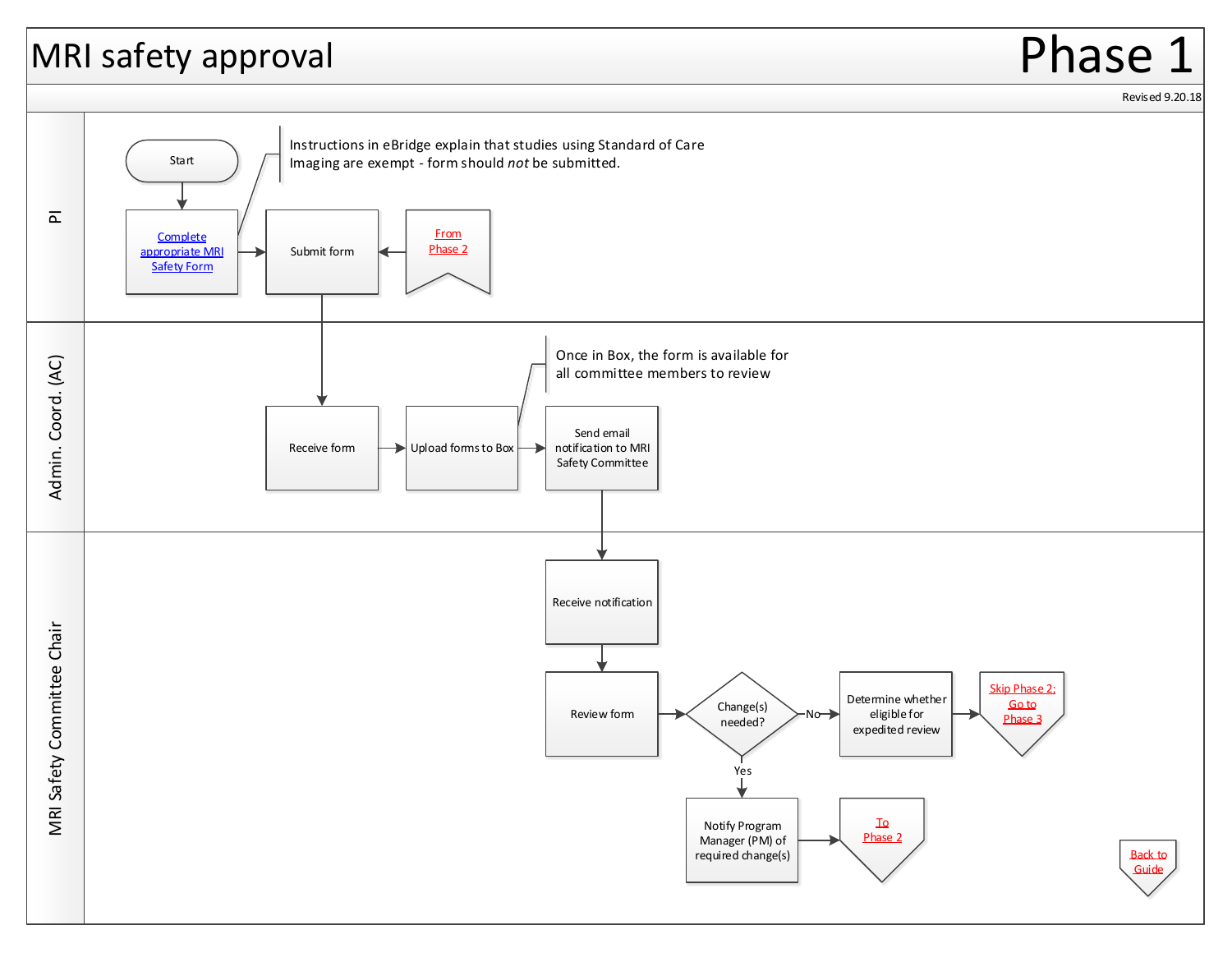## <span id="page-2-0"></span>MRI safety approval

# Phase 2

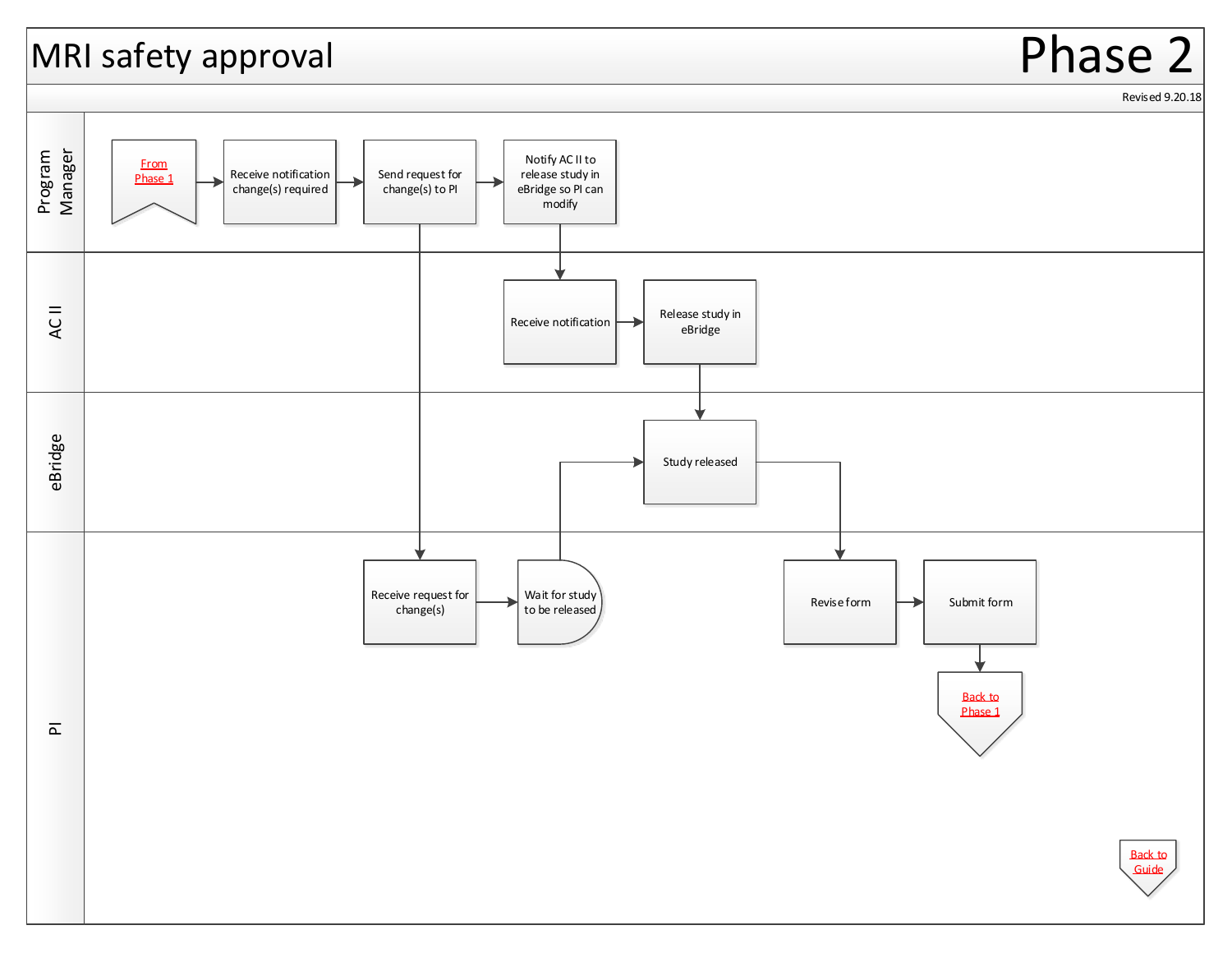## <span id="page-3-0"></span>MRI safety approval

# Phase 3

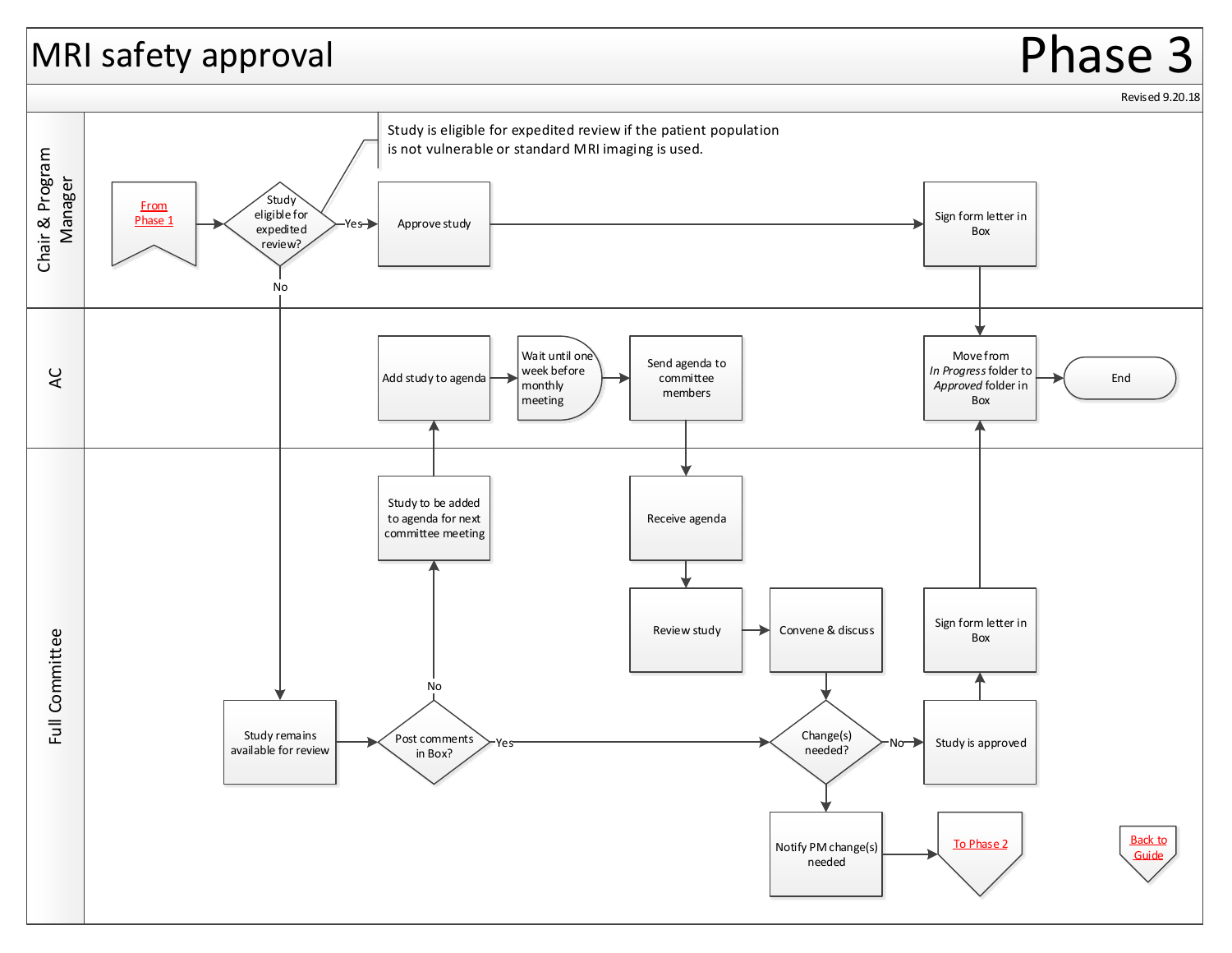# <span id="page-4-0"></span>MRI safety approval MRI Safety Training Registration



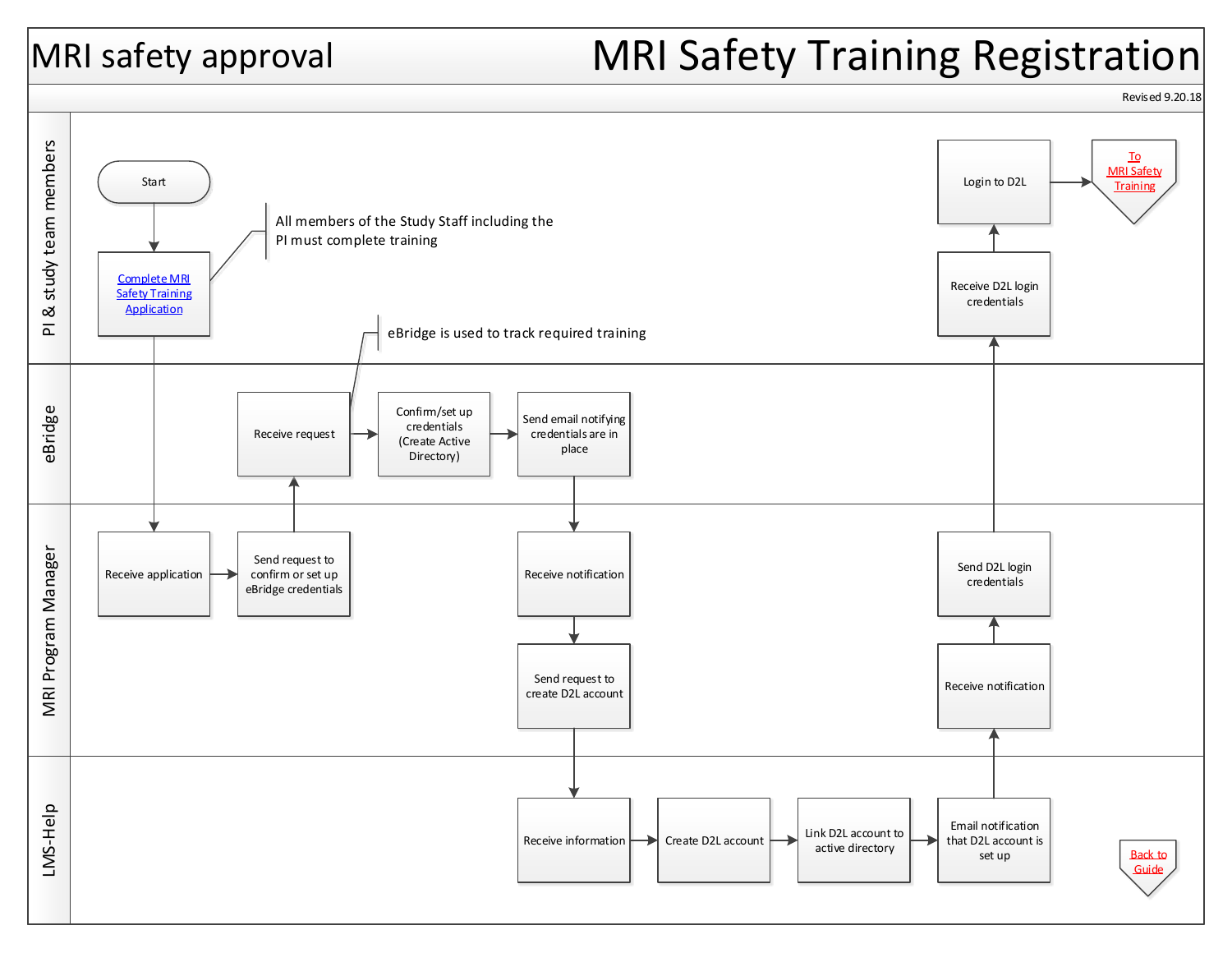# <span id="page-5-0"></span>|MRI safety approval MRI Safety Training